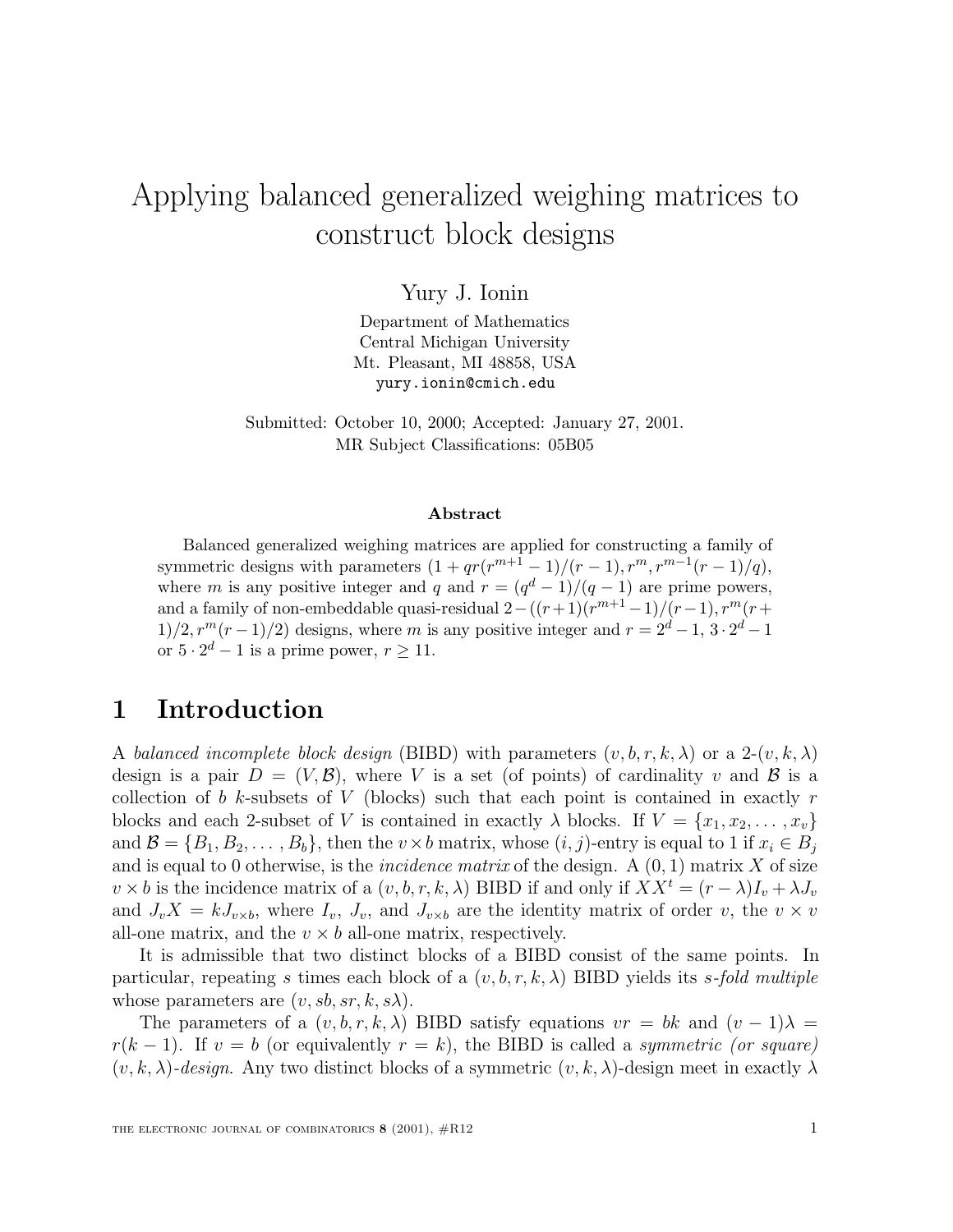points. The most celebrated symmetric design,  $PG(d, q)$ , is formed by the one-dimensional and d-dimensional subspaces of the  $(d + 1)$ -dimensional vector space over the finite field GF(q). It has parameters  $((q^{d+1}-1)/(q-1),(q^d-1)/(q-1),(q^{d-1}-1)/(q-1))$ . Another famous symmetric design, a Hadamard 2-design, has parameters  $(4n - 1, 2n - 1, n - 1)$ , where  $4n$  is the order of a Hadamard matrix.

Replacing each block of a  $(v, b, r, k, \lambda)$  BIBD by its complement yields the *complemen* $tary (v, b, b-r, v-k, b-2r+\lambda)$  BIBD. Another standard construction produces BIBDs from a symmetric design. If  $D = (V, \mathcal{B})$  is a symmetric  $(v, k, \lambda)$ -design and  $A \in \mathcal{B}$ , then define  $\mathcal{B}_A = \{B \cap A : B \in \mathcal{B}, B \neq A\}$  and  $\mathcal{B}^A = \{B \setminus A : B \in \mathcal{B}, B \neq A\}.$ Then  $D_A = (A, \mathcal{B}_A)$  is a  $(k, v - 1, k - 1, \lambda, \lambda - 1)$  BIBD called a *derived design of* D and  $D^A = (V \setminus A, \mathcal{B}^A)$  is a  $(v - k, v - 1, k, k - \lambda, \lambda)$  BIBD called a residual design of D. Any derived design of PG(d, q) is a q-fold multiple of PG(d – 1, q). Any residual design of  $PG(d, q)$  is isomorphic to the design  $AG(d, q)$  which formed by the points and hyperplanes of the d-dimensional vector space over  $GF(q)$ . Its parameters are  $(q^d, q(q^d-1)/(q-1), (q^d-1)/(q-1), q^{d-1}, (q^{d-1}-1)/(q-1)).$ 

The parameters  $(v, b, r, k, \lambda)$  of a residual design satisfy the equation  $r = k + \lambda$ . Any  $(v, b, r, k, \lambda)$  BIBD with  $r = k + \lambda$  (or equivalently  $b = v + r - 1$ ) is called *quasi-residual*. Any  $(v, b, r, k, \lambda)$  BIBD with  $k = \lambda + 1$  (or equivalently  $v = r + 1$ ) is called *quasi-derived.* The complement of a quasi-residual design is quasi-derived and vice versa. If a quasiresidual (quasi-derived) design is not a residual (derived) design of a symmetric design, it is called non-embeddable.

For further references on BIBDs see [1].

The goal of this paper is to construct parametrically new symmetric designs and nonembeddable quasi-residual designs. The main tool in both constructions are balanced generalized weighing matrices.

A balanced generalized weighing matrix  $BGW(w, l, \mu)$  over a multiplicatively written finite group G is a matrix  $W = [\omega_{ij}]$  of order w with entries from the set  $G \cup \{0\}$ such that (i) each row of W contains exactly  $l$  nonzero entries and (ii) for any distinct  $i, h \in \{1, 2, \ldots, w\}$ , the multiset

$$
\{\omega_{hj}^{-1}\omega_{ij}: 1 \le j \le w, \omega_{ij} \ne 0, \omega_{hj} \ne 0\}
$$
\n
$$
(1)
$$

contains exactly  $\mu/|G|$  copies of every element of G. If M is a set of  $v \times b$  incidence matrices of  $(v, b, r, k, \lambda)$  BIBDs and G is a group of bijections  $\mathcal{M} \to \mathcal{M}$ , then, for any  $X \in \mathcal{M}, W \otimes X$  is the  $(wv) \times (wb)$  block-matrix obtained by replacing every nonzero entry  $\omega_{ij}$  of W by the matrix  $\omega_{ij}X$  and every zero entry of W by the  $v \times b$  zero matrix. In Theorem 2.4, we give a sufficient condition for the matrix  $W \otimes X$  to be the incidence matrix of a  $(vw, bw, rl, kl, \lambda l)$  BIBD. (This condition was originally proved in the author's paper [4].) In the papers [5, 6, 7], the author applied this technique to a square matrix X to obtain a large symmetric design from a smaller one. In the current paper, we will use balanced generalized weighing matrices to obtain a large quasi-residual design from a smaller one.

In Section 4 we apply this technique to non-embeddable quasi-residual designs with parameters  $(r+1, 2r, r, (r+1)/2, (r-1)/2)$ , where  $r > 11$  is of the form  $2^d - 1, 3 \cdot 2^d - 1$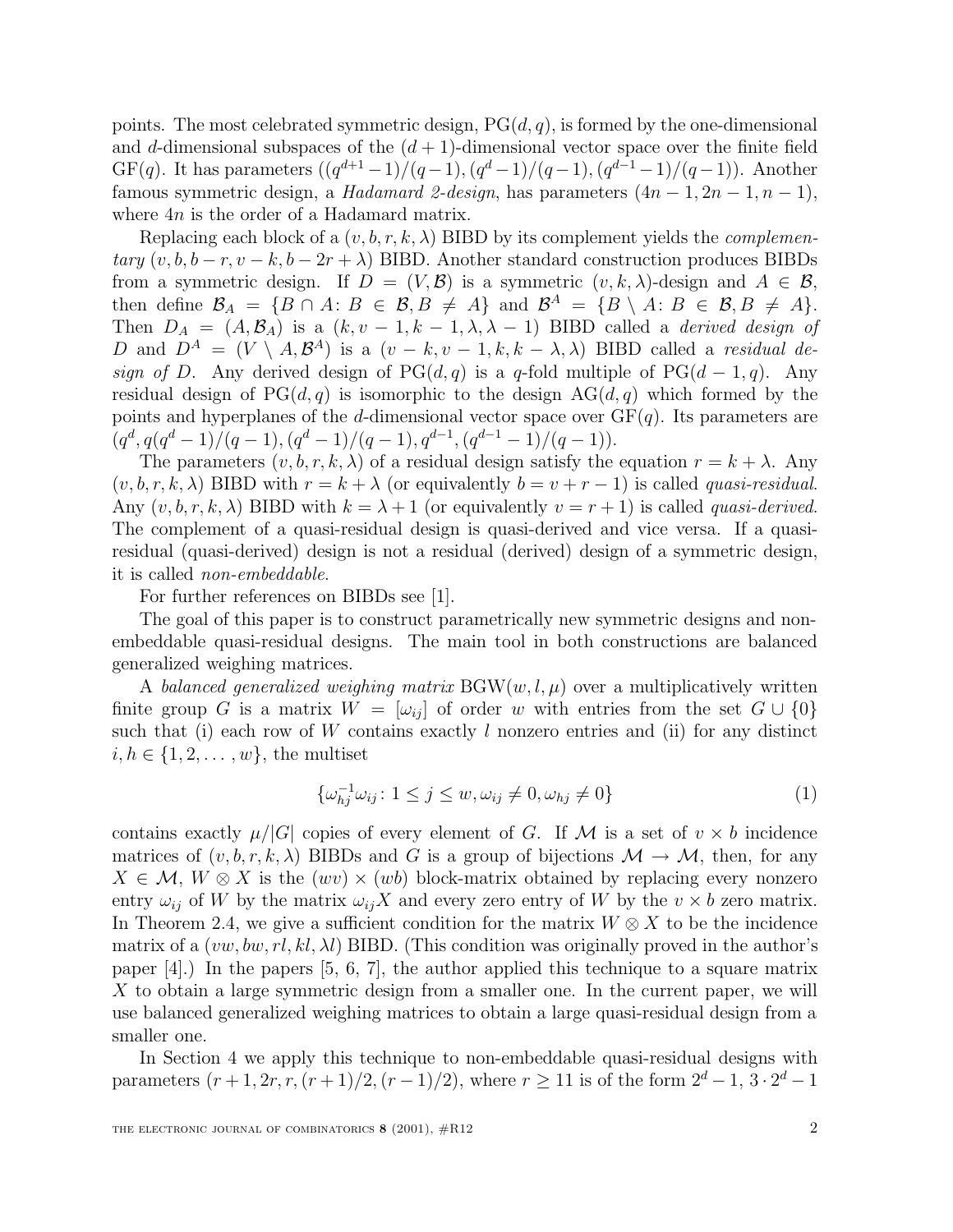or  $5 \cdot 2^d - 1$  (these designs were recently found by Mackenzie-Fleming [10, 11]), and, if r is a prime power, we obtain (Theorem 4.5) for any positive integer  $m$  a non-embeddable quasi-residual design with parameters  $((r+1)(r^m-1)/(r-1), 2r(r^m-1)/(r-1), r^m, (r+1)$  $1)r^{m-1}/2$ ,  $(r-1)r^{m-1}/2$ ).

A balanced generalized weighing matrix without zero entries, i.e., a matrix BGW  $(w,w,w)$  over a group G is called a *generalized Hadamard matrix* over G. If  $|G| = q$ , then the matrix  $BGW(w, w, w)$  is denoted by  $GH(g, s)$ , where  $s = w/g$ , so the multiset (1) contains exactly s copies of each element of G. If  $G = {\pm 1}$ , then matrices GH(2, s) over G are precisely Hadamard matrices of order 2s.

In the paper [12], Rajkundlia showed how generalized Hadamard matrices can be used to obtain a large quasi-derived design from a smaller one. In Section 5, we combine ours and Rajkundlia's methods and, starting with a symmetric  $(v, r, \lambda)$ -design with r a prime power, construct a quasi-residual design with parameters  $((v - r)(r^m - 1)/(r - 1), (v 1(r^m-1)/(r-1), r^m, (r-\lambda)r^{m-1}, \lambda r^{m-1}$  and a quasi-derived design with parameters  $((r^m,(v-1)(r^m-1)/(r-1),r^m-1,\lambda r^{m-1},\lambda r^{m-1}-1)$ . Though the parameters of both designs are those of a residual and a derived design of a symmetric  $(1 + (v - 1)(r^m 1/(r-1), r^m, \lambda r^{m-1}$ )-design, these constructions do not imply that such a symmetric design exists. In Theorem 5.1, we give a sufficient condition for this symmetric design to exist. We then demonstrate (Theorems 5.3, 5.8, and 6.4) several possible realizations of this condition.

The first realization (Corollary 5.4) yields a new family of symmetric designs with parameters  $(1+qr(r^{m+1}-1)/(r-1), r^m, r^{m-1}(r-1)/q)$ , where m is any positive integer and q and  $r = (q^d-1)/(q-1)$  are prime powers. If  $m = 2$ , this is precisely the Rajkundlia– Mitchell family (Family 10 in [3]). Designs with  $q = 8$  and  $m = 3$  were obtained by the author in [4] by a different method.

The second realization yields the Wilson–Brouwer family of symmetric designs (Family 11 in [3]).

The third realization (Theorem 5.8 and Remark 5.9) yields a family of symmetric designs that the author constructed in [4].

Theorem 6.4 shows that certain residual designs, which admit a cyclic automorphism group on the point-set, would also lead to infinite families of symmetric designs though we were not able to obtain new symmetric designs on this way.

Throughout the paper, I, J, and O denote identity, all-one, and zero matrices of suitable orders.

For any matrix M and any positive integer  $m, m \times M$  will denote the matrix obtained by repeating m times consecutively each row of M.

We will use angular brackets  $\langle , \rangle$  for the inner product of rows of matrices.

### **2 Balanced generalized weighing matrices**

**Definition 2.1** A balanced generalized weighing matrix  $BGW(w, l, \mu)$  over a (multiplicatively written) group G is a matrix  $W = [\omega_{ij}]$  of order w with entries from the set  $G \cup \{0\}$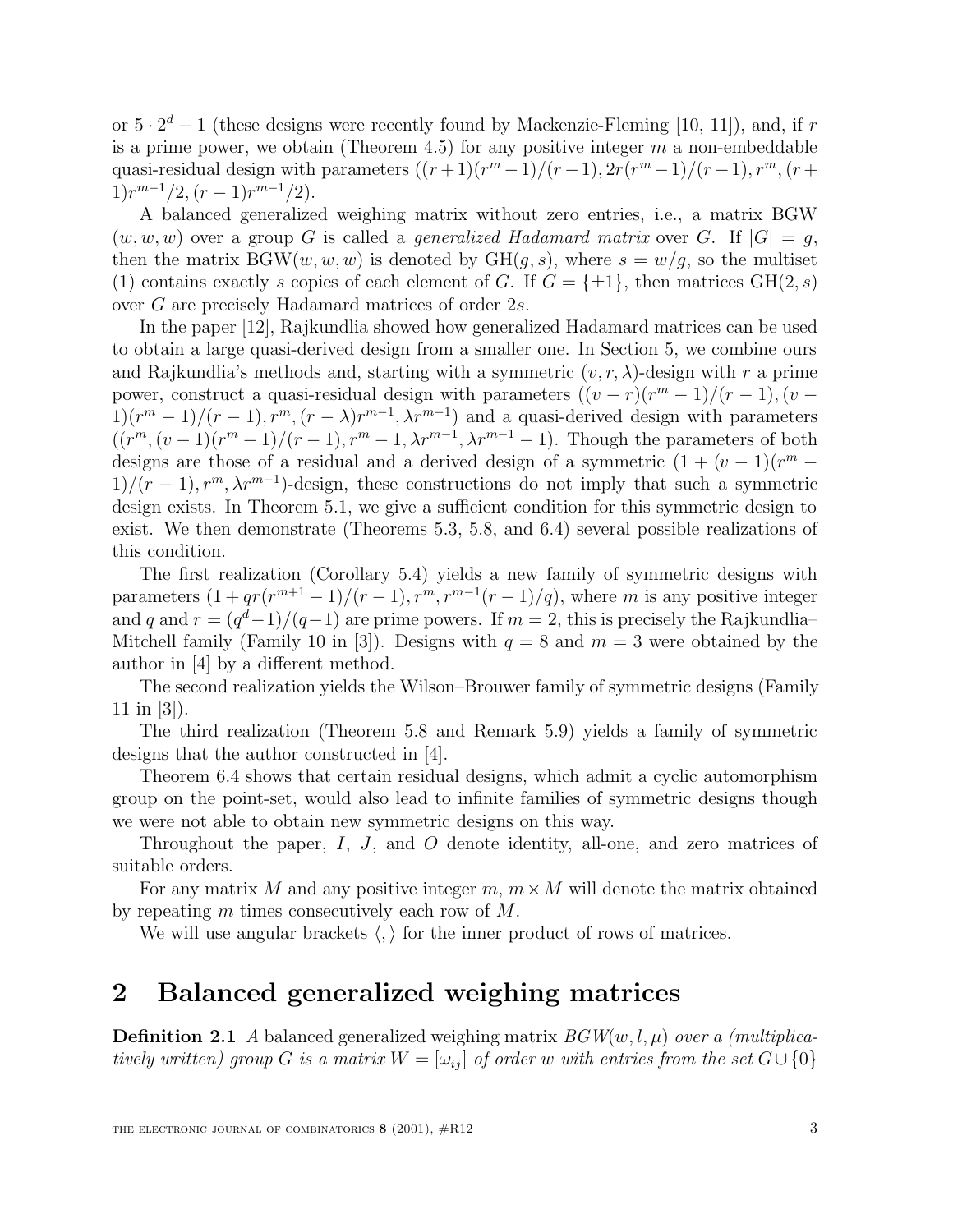such that (i) each row of W contains exactly l non-zero entries and (ii) for any distinct  $i, h \in \{1, 2, \ldots, w\}$ , the multiset

$$
\{\omega_{hj}^{-1}\omega_{ij}\colon 1\leq j\leq w, \omega_{ij}\neq 0, \omega_{hj}\neq 0\}
$$

contains exactly  $\mu/|G|$  copies of every element of G. A balanced generalized weighing matrix  $BGW(w, w, w)$  over G is called a generalized Hadamard matrix over G and is denoted by  $GH(q, s)$ , where  $q = |G|$  and  $s = w/|G|$ .

**Remark 2.2** Replacing by 1 every nonzero entry of a  $BGW(w, l, \mu)$  yields the incidence matrix of a symmetric  $(w, l, \mu)$ -design. This implies that every column of a  $BGW(w, l, \mu)$ has exactly l nonzero entries.

**Remark 2.3** Any matrix obtained from a balanced generalized weighing matrix BGW  $(w, l, \mu)$  over G by a permutation of rows or a permutation of columns or by multiplying all entries in a row or a column by the same element of G is a balanced generalized weighing matrix over G with the same parameters. In particular, one can make all  $(i, 1)$ and  $(1, i)$  entries with  $w - l + 1 \leq i \leq w$  equal to the identity element of group G. Such a BGW matrix is called normalized.

If M is a set of  $v \times b$  matrices, G is a group of bijections  $\mathcal{M} \to \mathcal{M}$ , and W is a BGW $(w, l, \mu)$  over G, then, for any  $X \in \mathcal{M}$ ,  $W \otimes X$  will denote the  $(wv) \times (wb)$  matrix obtained by replacing every nonzero entry  $\omega_{ij}$  in W by the matrix  $\omega_{ij}X \in \mathcal{M}$  and every zero entry in W by the  $v \times b$  zero matrix.

In this paper we will use balance generalized weighing matrices

$$
BGW\left(\frac{q^{m+1}-1}{q-1}, q^m, q^m - q^{m-1}\right) \text{ over } \mathbf{Z}_s,
$$
\n(2)

where q is a prime power, s is a divisor of  $q-1$ , m is a positive integer, and  $\mathbf{Z}_s$  is a cyclic group of order s. Different constructions of these matrices can be found in  $[4, 8, 9]$ . We will also use in the sequel generalized Hadamard matrices  $GH(q, q^{m-1})$  over  $EA(q)$ , where q is a prime power, m is a positive integer, and  $EA(q)$  is an elementary abelian group of order q. A construction of these matrices can be found in  $[1,$  Corollary VIII.3.12.

The construction of quasi-residual designs in the current paper will be based on the following theorem.

**Theorem 2.4** Let M be a set of v by b incidence matrices of  $(v, b, r, k, \lambda)$  BIBDs. Let G be a finite group of bijections  $\mathcal{M} \to \mathcal{M}$  satisfying conditions (i)  $(\sigma X)(\sigma Z)^t = XZ^t$  for all  $X, Z \in \mathcal{M}$  and all  $\sigma \in G$  and (ii)  $\sum_{\sigma \in G} \sigma X = \frac{k|G|}{v} J$  for all  $X \in \mathcal{M}$ . Let W be a balanced generalized weighing matrix  $BGW(w, l, \mu)$  over G with  $kr\mu = v\lambda l$ . Then, for any  $X \in \mathcal{M}, W \otimes X$  is the incidence matrix of a BIBD with parameters (vw, bw, rl, kl,  $\lambda l$ ).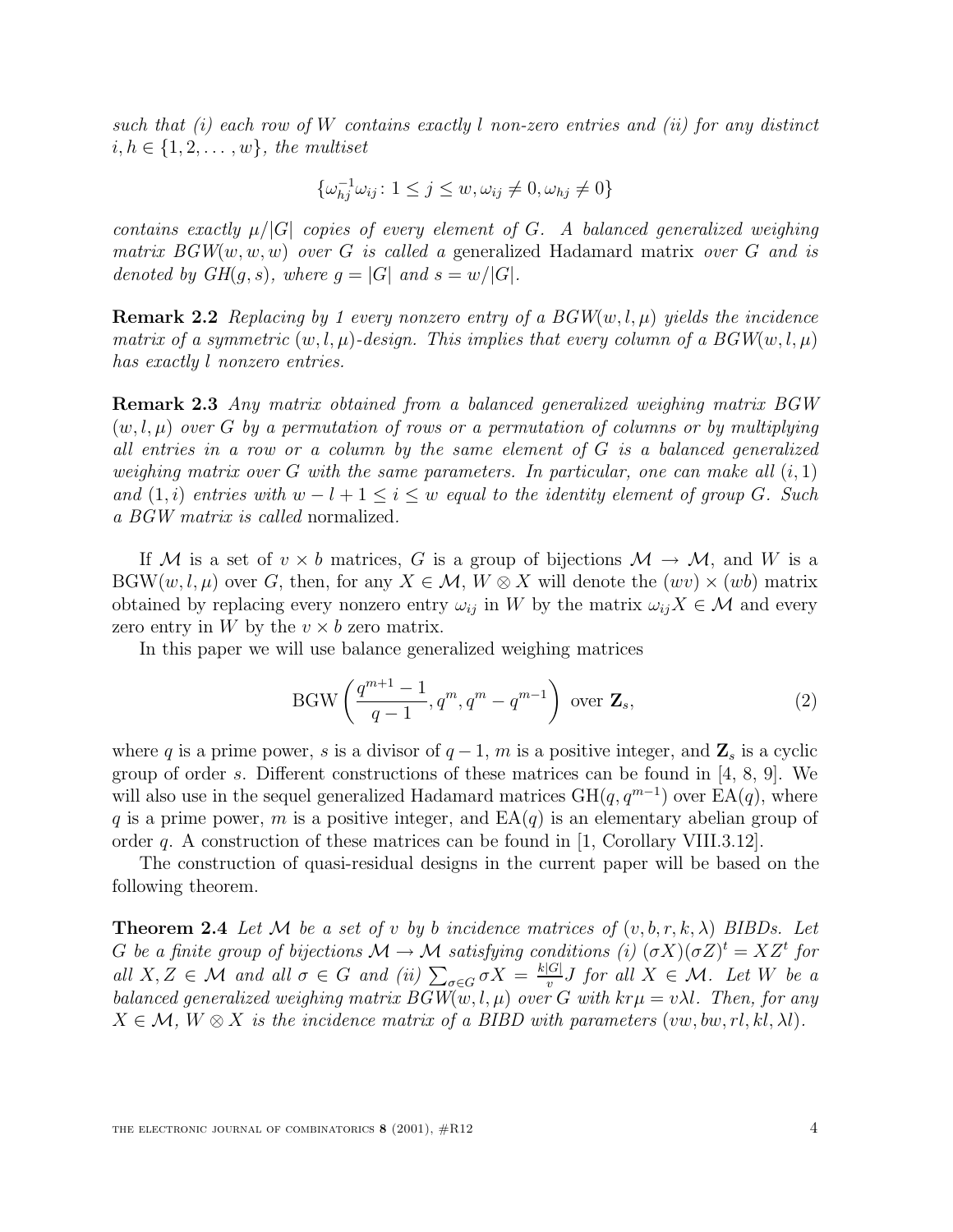*Proof.* Let  $X \in \mathcal{M}$ . Since every column of  $W = |\omega_{ij}|$  has exactly l nonzero entries, the column sum of  $W \otimes X$  is equal to kl. For  $i, h = 1, 2, \ldots, w$ , let

$$
P_{ih} = \sum_{j=1}^{w} (\omega_{ij} X)(\omega_{hj} X)^t.
$$

It suffices to show that

$$
P_{ih} = \begin{cases} (rl - \lambda l)I + \lambda lJ & \text{if } i = h, \\ \lambda lJ & \text{if } i \neq h. \end{cases}
$$
 (3)

Since each row of W has exactly l nonzero entries, we have, for some  $\sigma_j \in G,$ 

$$
P_{ii} = \sum_{j=1}^{l} (\sigma_j X)(\sigma_j X)^t = lXX^t = (rl - \lambda l)I + \lambda lJ.
$$

If  $i \neq h$ , then, for some  $\sigma_j, \tau_j \in G$ ,

$$
P_{ih} = \sum_{j=1}^{\mu} (\sigma_j X)(\tau_j X)^t = \sum_{j=1}^{\mu} (\tau_j^{-1} \sigma_j X) X^t = \frac{\mu}{|G|} \sum_{\sigma \in G} (\sigma X) X^t = \frac{k\mu}{v} J X^t = \frac{kr\mu}{v} J = \lambda I J.
$$

**Remark 2.5** Under the conditions of Theorem 2.4, if X is the incidence matrix of a quasi-residual design, then so is  $W \otimes X$ .

**Remark 2.6** If the  $(v, b, r, k, \lambda)$  designs in Theorem 2.4 are quasi-residual and W is a matrix (2), then the equality  $k r \mu = v \lambda l$  required by Theorem 2.4 is equivalent to  $r = q$ .

The construction of quasi-derived designs in the current paper will be based on the following theorem by Rajkundlia [12].

**Theorem 2.7** Let Y be the incidence matrix of a  $(v, b, r, k, \lambda)$  BIBD with  $v > 1$  and  $k > 1$ and let G be a sharply transitive group of permutations of rows of Y. For each positive integer m, let H<sub>m</sub> be a generalized Hadamard matrix  $GH(v, v^{m-1})$  over G. Put  $Y_0 = Y$ and define inductively for  $m \geq 1$  block-matrices  $Y_m = [H_m \otimes Y \quad v \times Y_{m-1}]$ . Then  $Y_m$  is the incidence matrix of a  $(v^{m+1}, b_m, r_m, v^m k, \lambda_m)$  BIBD with  $b_m = b(v^{m+1} - 1)/(v - 1)$ ,  $r_m = \lambda (v^{m+1} - 1)/(k - 1)$ , and  $\lambda_m = \lambda (v^m k - 1)/(k - 1)$ .

*Proof.* The statement is true for  $m = 0$ , so let  $m \ge 1$  and let  $Y_{m-1}$  be the incidence matrix of a  $(v^m, b_{m-1}, r_{m-1}, v^{m-1}k, \lambda_{m-1})$  BIBD. Then the column sum of  $Y_m$  is  $v^m k$  and the row sum is  $v^{m+1}r + r_{m-1} = r_m$ . We will split the rows of  $Y_m$  into  $v^m$  groups of v consecutive rows each and denote by  $y_{ij}$  the  $j^{th}$  row of the  $i^{th}$  group. Then

$$
\langle y_{ij}, y_{hl} \rangle = \begin{cases} v^m \lambda + r_{m-1} & \text{if } i = h \text{ and } j \neq l, \\ v^{m-1}r + (v^m - v^{m-1})\lambda + \lambda_{m-1} & \text{if } i \neq h. \end{cases}
$$

Since  $v^m \lambda + r_{m-1} = v^{m-1}r + (v^m - v^{m-1})\lambda + \lambda_{m-1} = \lambda_m$ , the proof is now complete.  $\Box$ 

THE ELECTRONIC JOURNAL OF COMBINATORICS **8** (2001),  $#R12$  5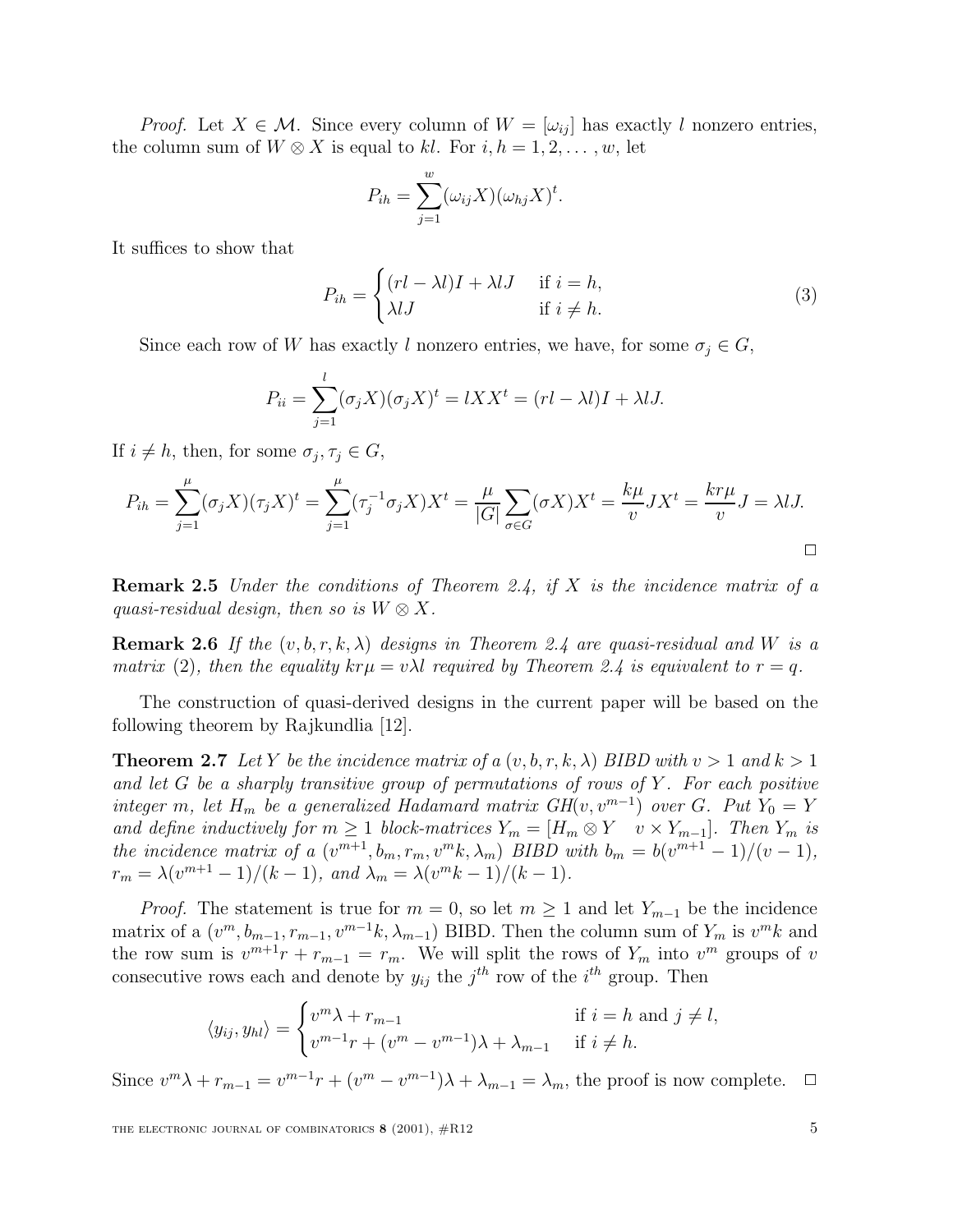**Remark 2.8** Any group of order v can be regarded as a sharply transitive group of permutations of rows of a  $v \times b$  matrix if the rows of the matrix are indexed by the elements of the group and the action of the group is given by  $\sigma(\tau^{th}$  row.

**Remark 2.9** If Y is the incidence matrix of a quasi-derived design, then so is each  $Y_m$ .

**Remark 2.10** The proof of Theorem 2.7 shows that each row of  $Y_m$  can be represented as  $[y_1 y_2 ... y_s]$ , where each  $y_j$  is a row of Y and  $s = (v^{m+1} - 1)/(v - 1)$ .

**Remark 2.11** It will not be important in the sequel how derived designs  $Y_m$  are constructed as far as they satisfy the property stated in Remark 2.10. It is possible to construct such designs in the case of r a prime power by a method proposed by S.S. Shrikhande and Raghavarao in the paper [13]

#### **3 Resolvability in 2-designs**

**Definition 3.1** Let  $D = (V, \mathcal{B})$  be a 2 –  $(v, k, \lambda)$  design. A non-empty subset C of B is called a resolution class if there exists an integer  $\alpha(C)$  such that every point  $x \in V$  is contained in exactly  $\alpha(C)$  blocks from C.

Counting in two ways yields

**Lemma 3.2** If C is a resolution class of a  $2 - (v, k, \lambda)$  design, then  $v\alpha(\mathcal{C}) = k|\mathcal{C}|$ .

**Definition 3.3** Let  $D = (V, \mathcal{B})$  be a 2 –  $(v, k, \lambda)$  design. A partition of  $\mathcal{B}$  into resolution classes is called a resolution of the design D. If D admits a resolution R such that  $\alpha(C)$ has the same value  $\alpha$  for all  $\mathcal{C} \in \mathbb{R}$ , the design D is called  $\alpha$ -resolvable. If the cardinality of the intersection of any two distinct blocks in an  $\alpha$ -resolvable design depends only on whether or not the blocks belong to the same resolution class, the design is called affine  $\alpha$ resolvable;  $\alpha$ -resolvable and affine  $\alpha$ -resolvable designs with  $\alpha = 1$  are called resolvable and affine resolvable, respectively. Resolution classes of resolvable designs are called parallel classes.

**Remark 3.4** All known affine resolvable designs are residual designs of either a  $PG(d, q)$ or a Hadamard 2-design.

**Remark 3.5** The designs constructed in Theorem 2.7 are r-resolvable.

The following two propositions explain our interest in resolvability.

**Proposition 3.6** Let X be the incidence matrix of a  $2-(v, k, \lambda)$  design D and let G be a group of permutations on the set of columns of X. For each  $\sigma \in G$ , let  $\sigma X$  be the matrix obtained by applying  $\sigma$  to the set of columns of X. If

$$
\sum_{\sigma \in G} \sigma X = \frac{k|G|}{v} J,\tag{4}
$$

then the set of blocks of D corresponding to the columns of a G-orbit is a resolution class.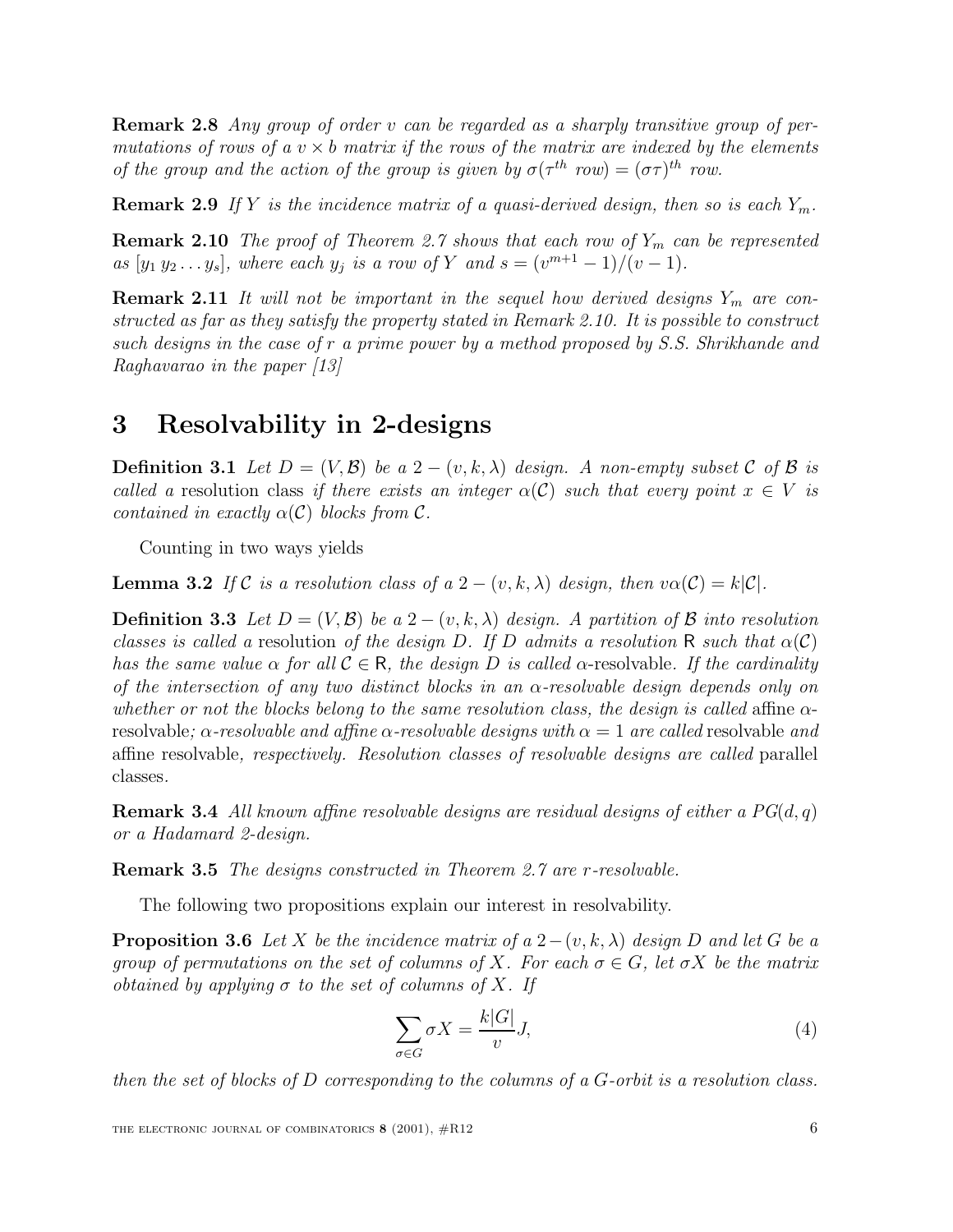*Proof.* Let a set C of columns of X be a G-orbit and let  $H = \{\sigma \in G : \sigma(C) = C\}.$ Let x be a point of the design D and let  $\alpha$  be the number of blocks which contain x and correspond to columns from C. Then (4) implies that  $\alpha |G|/|H| = k|G|/v$ , so  $\alpha = k|H|/v$ is the same for all points x.  $\Box$ 

**Proposition 3.7** Let X be the incidence matrix of a  $2-(v, k, \lambda)$  design D which admits a resolution  $R = \{C_1, C_2, \ldots, C_s\}$ . There exists a cyclic group G of permutations of columns of X such that the order of G is the least common multiple of  $|\mathcal{C}_1|, |\mathcal{C}_2|, \ldots, |\mathcal{C}_s|$  and (4) is satisfied.

*Proof.* For  $i = 1, 2, \ldots, s$ , let  $C_i$  be the set of columns of X corresponding to blocks from  $C_i$  and let  $\sigma_i$  cyclically permute  $C_i$ . Let G be the group generated by  $\sigma_1 \sigma_2 \ldots \sigma_s$ . Since  $\alpha(C_i)|G|/|C_i| = k|G|/v$ , (4) is satisfied.

### **4 Quasi-residual designs**

In order to apply Theorem 2.4 to constructing quasi-residual designs one has to deal with two obstacles. Firstly, balanced generalized weighing matrices are relatively rare. Most BGW matrices, which are not generalized Hadamard matrices, are given by (2). If these matrices are applied to quasi-residual  $(v, b, r, k, \lambda)$  BIBDs in Theorem 2.4, then the equality  $k r \mu = v \lambda l$  required by the theorem is equivalent to  $q = r$ . Secondly, we have to find a cyclic group G satisfying conditions (i) and (ii) of Theorem 2.4. The condition  $(i)$  is always satisfied if G is a group of permutations of columns of the given matrices. In this case, we can start with the incidence matrix X of a  $(v, b, r, k, \lambda)$  BIBD and define  $\mathcal{M} = \{\sigma X : \sigma \in G\}.$  Then, as Propositions 3.6 and 3.7 show, condition (ii) of Theorem 2.4 is satisfied if and only if the design with the incidence matrix  $X$  admits a resolution with the cardinality of each resolution class dividing  $r - 1$ .

These considerations lead to the following

**Theorem 4.1** Let r be a prime power. Suppose there exists a quasi-residual  $(v, b, r, k, \lambda)$ BIBD which admits a resolution with the cardinality of each resolution class dividing  $r-1$ . Then, for any positive integer m, there exists a quasi-residual design with parameters

$$
\left(\frac{v(r^m-1)}{r-1},\frac{b(r^m-1)}{r-1},r^m,kr^{m-1},\lambda r^{m-1}\right).
$$

*Proof.* Let X be the incidence matrix of a quasi-residual  $(v, b, r, k, \lambda)$  BIBD which admits a resolution with the cardinality of each resolution class dividing  $r - 1$ . Consider the same group G as in Proposition 3.7 and define  $\mathcal{M} = \{\sigma X : \sigma \in G\}$ . For  $m \geq 2$ , let W be a BGW $(w, l, \mu)$  over G with  $w = (r^m - 1)/(r - 1), l = r^{m-1}$ , and  $\mu = r^{m-1} - r^{m-2}$ . Then, by Theorem 2.4,  $W \otimes X$  is the incidence matrix of a BIBD with the required  $\Box$  parameters.

Affine resolvable designs  $AG(d, q)$  satisfy the conditions of Theorem 4.1 whenever  $r = (q<sup>d</sup> - 1)/(q - 1)$  is a prime power. Thus we obtain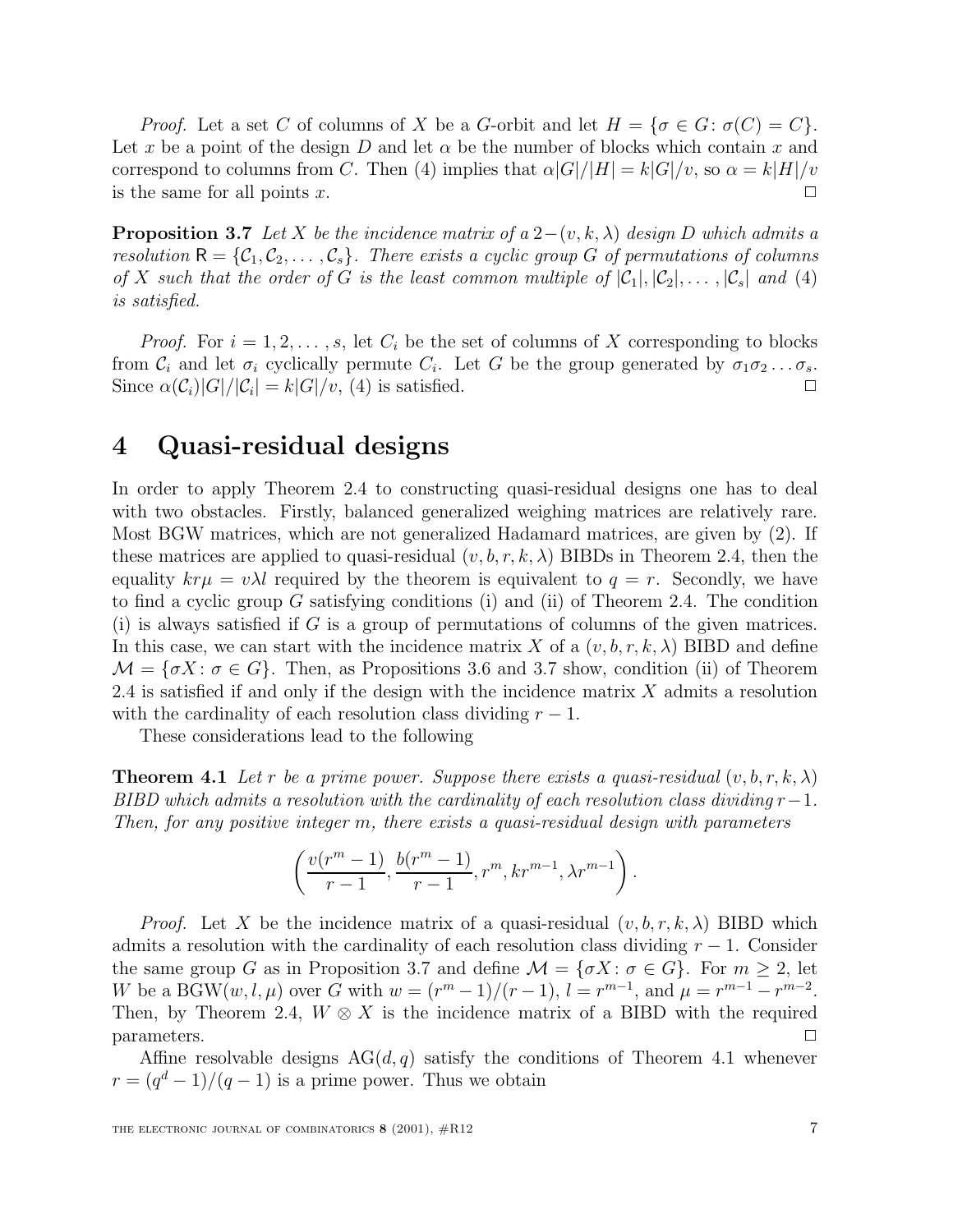**Corollary 4.2** If q and  $r = (q^d - 1)/(q - 1)$  are prime powers, then, for any positive integer m, there exists a quasi-residual design with parameters

$$
\left(\frac{q^d(r^m-1)}{r-1}, \frac{qr(r^m-1)}{r-1}, r^m, q^{d-1}r^{m-1}, \frac{(q^{d-1}-1)r^{m-1}}{q-1}\right).
$$
\n(5)

The group G in Theorem 2.4 does not have to be a group of permutations of columns of a matrix  $X$ . A different group will work for quasi-residual designs with parameters

$$
\left(r+1, 2r, r, \frac{r+1}{2}, \frac{r-1}{2}\right).
$$
\n(6)

Observe that the complement of such a design is a quasi-residual design with the same parameters. If X is the incidence matrix of a design with parameters  $(6)$ , then  $(J-X)(J-X)^t = X(J-X)^t = (J-X)X^t = XX^t$ . Therefore, if  $\mathcal{M} = \{X, J-X\}$ and  $\sigma$  is the transposition of X and  $J - X$ , then the group G of order 2 generated by  $\sigma$ satisfies conditions (i) and (ii) of Theorem 2.4. Thus we obtain

**Theorem 4.3** If there exists a BIBD with parameters (6), where r is an odd prime power, then, for any positive integer m, there exists a quasi-residual design with parameters

$$
\left(\frac{(r+1)(r^m-1)}{r-1}, \frac{2r(r^m-1)}{r-1}, r^m, \frac{(r+1)r^{m-1}}{2}, \frac{(r-1)r^{m-1}}{2}\right).
$$
 (7)

We shall show that some of the designs (7) are non-embeddable. We start with the following sufficient condition for non-embeddability.

**Proposition 4.4** If a quasi-residual  $(v, b, r, k, \lambda)$  BIBD has three distinct blocks,  $B_1, B_2,$ and B3, such that

$$
|B_1 \cap B_2| + |B_1 \cap B_3| + |B_2 \cap B_3| > r,
$$
\n<sup>(8)</sup>

then the design is non-embeddable.

*Proof.* Suppose that a quasi-residual  $(v, b, r, k, \lambda)$  BIBD has distinct blocks  $B_1, B_2,$ and  $B_3$  satisfying (8). Suppose that this design is embeddable in a symmetric  $(v+r, r, \lambda)$ design D. For  $i = 1, 2, 3$ , let  $A_i$  be the block of D that contains  $B_i$  and let  $C_i = A_i \setminus B_i$ . Then, for  $i \neq j$ ,  $|C_i \cap C_j| = \lambda - |B_i \cap B_j|$ . Therefore,

$$
r \geq |C_1 \cup C_2 \cup C_3| \geq |C_1| + |C_2| + |C_3| - (|C_1 \cap C_2| + |C_1 \cap C_3| + |C_2 \cap C_3|)
$$

$$
= 3(r-k) - 3\lambda + (|B_1 \cap B_2| + |B_1 \cap B_3| + |B_2 \cap B_3|) = |B_1 \cap B_2| + |B_1 \cap B_3| + |B_2 \cap B_3| > r,
$$
  
a contradiction.

Let X be the incidence matrix of a quasi-residual design  $(6)$  with r an odd prime power. Suppose further that this design has three distinct blocks,  $B_1$ ,  $B_2$ , and  $B_3$ , satisfying  $(8)$ , and let these blocks correspond to the first three columns of X. Suppose that, for  $m \geq 2$ ,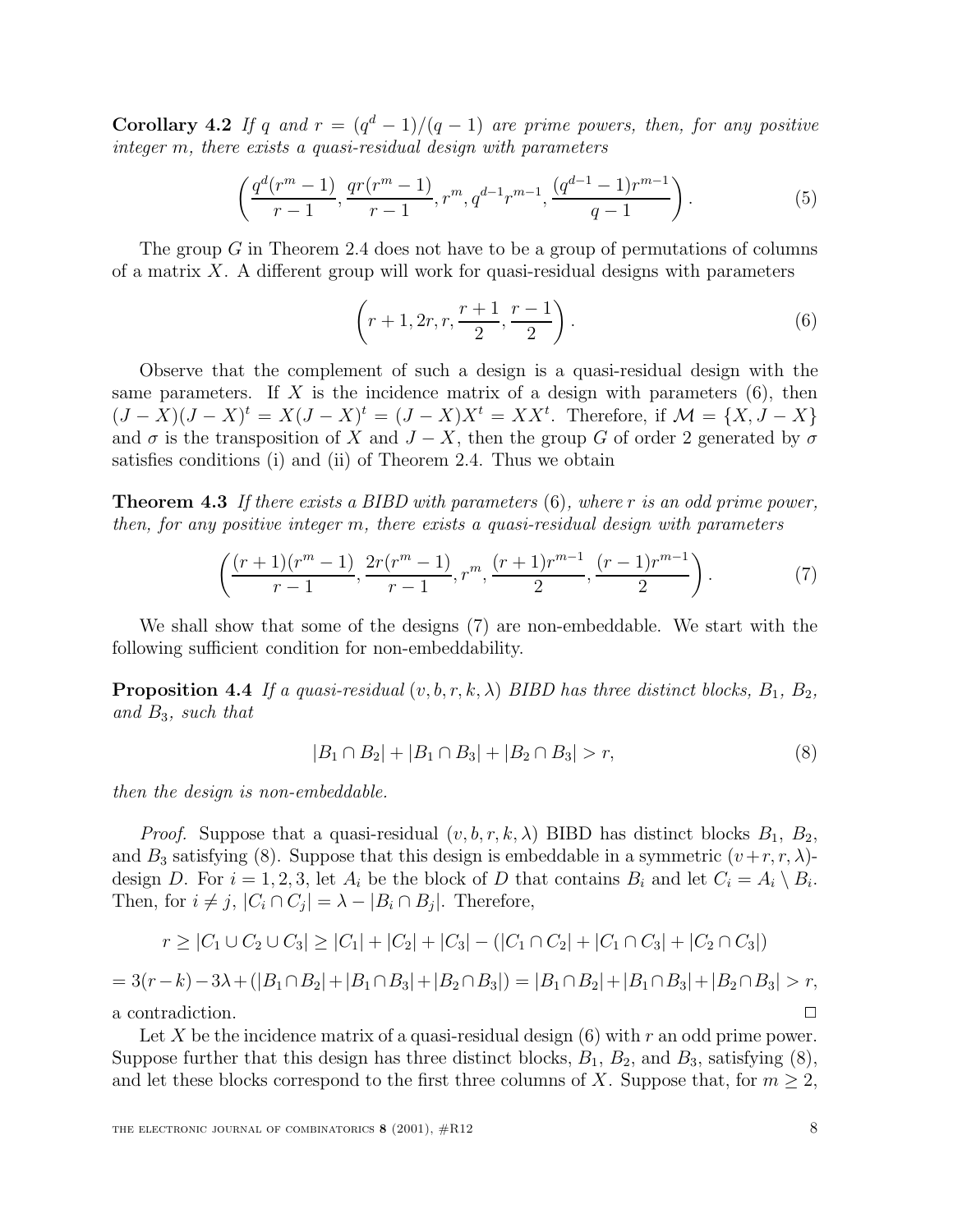W is a normalized BGW( $(r^m-1)/(r-1), r^{m-1}, r^{m-1}-r^{m-2}$ ) matrix (Remark 2.3) such that  $W \otimes X$  is the incidence matrix of the design (7) that is obtained in Theorem 4.3. Let  $B'_1$ ,  $B'_2$ , and  $B'_3$  be the blocks of this design corresponding to the first three columns of  $W \otimes X$ . Then, for  $i, j = 1, 2, 3, |B'_i \cap B'_j| = r^{m-1}|B_i \cap B_j|$ . Therefore, the blocks  $B'_1, B'_2$ , and  $B'_3$  satisfy (8), and the design with the incidence matrix  $W \otimes X$  is non-embeddable.

In the recent papers [10, 11] Mackenzie-Fleming showed that for every positive integer d there exist designs (6) with  $r = 2^d - 1 \ge 15$ ,  $r = 3 \cdot 2^d - 1 \ge 11$ , and  $r = 5 \cdot 2^d - 1 \ge 19$ having three distinct blocks satisfying (8). Therefore,

**Theorem 4.5** Let m and d be positive integers and let  $r = 2^d - 1$  or  $r = 3 \cdot 2^d - 1$  or  $r = 5 \cdot 2^d - 1$ . If r is a prime power and  $r \ge 11$ , then there exists a non-embeddable quasi-residual design with parameters (7).

### **5 Three families of symmetric designs**

Let X be the incidence matrix of a quasi-residual  $(v-r, v-1, r, r-\lambda, \lambda)$  BIBD and Y the incidence matrix of a quasi-derived  $(r, v-1, r-1, \lambda, \lambda-1)$  BIBD. If r is a prime power, then, for any positive integer m, there exist matrices  $BGW((r^{m+1}-1)/(r-1), r^m, r^m-r^{m-1})$ and  $GH(r, r^{m-1})$ . Suppose that the conditions of Theorem 2.4 are satisfied. Then we can obtain a quasi-residual design with parameters

$$
\left(\frac{(v-r)(r^{m+1}-1)}{r-1}, \frac{(v-1)(r^{m+1}-1)}{r-1}, r^{m+1}, (r-\lambda)r^m, \lambda r^m\right).
$$
 (9)

Theorem 2.7 yields a quasi-derived design with parameters

$$
\left(r^{m+1}, \frac{(v-1)(r^{m+1}-1)}{r-1}, r^{m+1}-1, \lambda r^m, \lambda r^m-1\right).
$$
 (10)

These designs could be a residual design and a derived design of a symmetric design with parameters

$$
\left(1 + \frac{(v-1)(r^{m+1}-1)}{r-1}, r^{m+1}, \lambda r^m\right) \tag{11}
$$

if such a symmetric design exists. Of course, existence of designs (9) and (10) does not automatically imply existence of a symmetric design (11). The next theorem gives a sufficient condition for combining designs (9) and (10) into a symmetric design.

**Theorem 5.1** Let X and Y be incidence matrices of a  $(v-r, v-1, r, r-\lambda, \lambda)$  BIBD and a  $(r, v - 1, r - 1, \lambda, \lambda - 1)$  BIBD, respectively. Suppose there exists a set M of matrices containing X, a finite group G of bijections  $\mathcal{M} \to \mathcal{M}$ , and, for every positive integer m, a  $BGW((r^{m+1}-1)/(r-1), r^m, r^m-r^{m-1})$  over G, which satisfy the conditions of Theorem 2.4. Suppose further that, for every positive integer m, there exists a  $GH(r, r^{m-1})$  over a group of order r. If  $(\sigma X)Y^t = \lambda J$  for all  $\sigma \in G$ , then there exists a symmetric design with parameters  $(11)$ .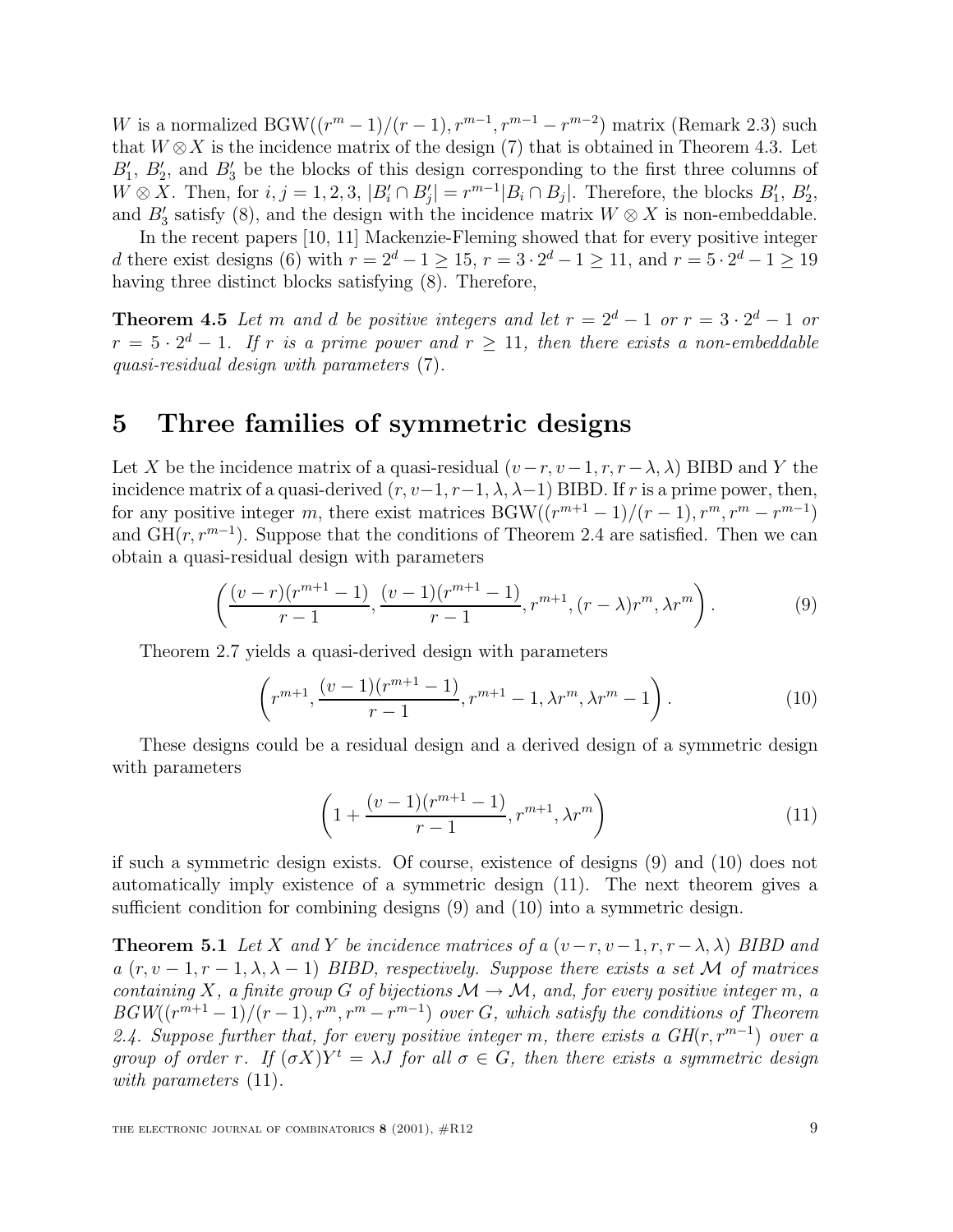*Proof.* Let M be a set of incidence matrices of  $(v-r, v-1, r, r-\lambda, \lambda)$  BIBDs, containing X, G a group of bijections  $\mathcal{M} \to \mathcal{M}$ , and W a BGW( $(r^{m+1}-1)/(r-1)$ ,  $r^m$ ,  $r^m-r^{m-1}$ ) over G which satisfy Theorem 2.4. Then  $W \otimes X$  is the incidence matrix of a BIBD with parameters (9). Let H be a  $GH(r, r^{m-1})$  over a group of order r whose elements index the rows of Y. Then, in the notation of Theorem 2.7,  $Y_m$  is a BIBD with parameters (10). Let matrix  $S$  be defined by

$$
S = \begin{bmatrix} W \otimes X & \mathbf{0} \\ Y_m & \mathbf{1} \end{bmatrix},\tag{12}
$$

where **0** and **1** are the all-zero and the all-one column, respectively. We claim that S is the incidence matrix of a symmetric design (11). It suffices to show that  $(W \otimes X)Y_m^t = \lambda r^m J$ .

Each row x of  $W \otimes X$  can be represented as  $x = [x_1 x_2 ... x_s]$ , where  $s = (r^{m+1} -$ 1)/(r − 1) and, for r<sup>m</sup> values of j,  $x_j$  is a row of  $\sigma X$  for some  $\sigma \in G$ , while for the remaining values of j,  $x_j$  is the row of  $v - 1$  zeros. We will represent a row y of  $Y_m$  as  $y = [y_1 y_2 ... y_s]$  where each  $y_j$  is a row of Y (Remark 2.10). Since  $(\sigma X)Y^t = \lambda J$  for all  $\sigma \in G$ , we obtain that  $\langle x, y \rangle = \lambda r^m$ .

**Remark 5.2** Applying the equality  $(\sigma X)Y^t = \lambda J$  required by Theorem 5.1 to the identity element of group G yields  $XY^t = \lambda J$ , which means that X and Y are the incidence matrices of a residual design and the corresponding derived design of a symmetric  $(v, r, \lambda)$ design.

The following theorem presents two cases when the conditions of Theorem 5.1 are satisfied.

**Theorem 5.3** Let r be a prime power and D a symmetric  $(v, r, \lambda)$ -design. If D is (i) a  $PG(d, q)$  or (ii) a Hadamard 2-design, then, for any nonnegative integer m, there exists a symmetric design with parameters (11).

*Proof.* Since r is a prime power, then, for any positive integer m, there exists a BGW $(r^{m+1}-1)/(r-1), r^m, r^m-r^{m-1}$  over any cyclic group G with |G| dividing  $r-1$ and there exists a  $GH(r, r^{m-1})$  over an elementary abelian group of order r.

Let M be the incidence matrix of D. Remove a column from  $M$  and split the obtained matrix into two matrices,  $X$  and  $Y$ , corresponding to a residual design and a derived design of D.

(i) Suppose D is a  $PG(d, q)$ . Then the residual design is  $AG(d, q)$  and the derived design is a q-fold multiple of  $PG(d-1, q)$ . The columns of X are partitioned into r classes corresponding to parallel classes of  $AG(d, q)$ . The i<sup>th</sup> column of X and the j<sup>th</sup> column of X are in the same class if and only if the  $i<sup>th</sup>$  column of Y and the  $j<sup>th</sup>$  column of Y are equal to each other. Therefore, if  $\rho$  is a permutation of columns of X which permutes the columns of each parallel class without changing the classes, then  $(\rho X)Y^t = XY^t = \lambda J$ with  $\lambda = (q^{d-1} - 1)/(q - 1)$ . Thus, if we assume that  $\rho$  cyclically permutes the columns of each class and denote by G the cyclic group of order q generated by  $\rho$ , then G and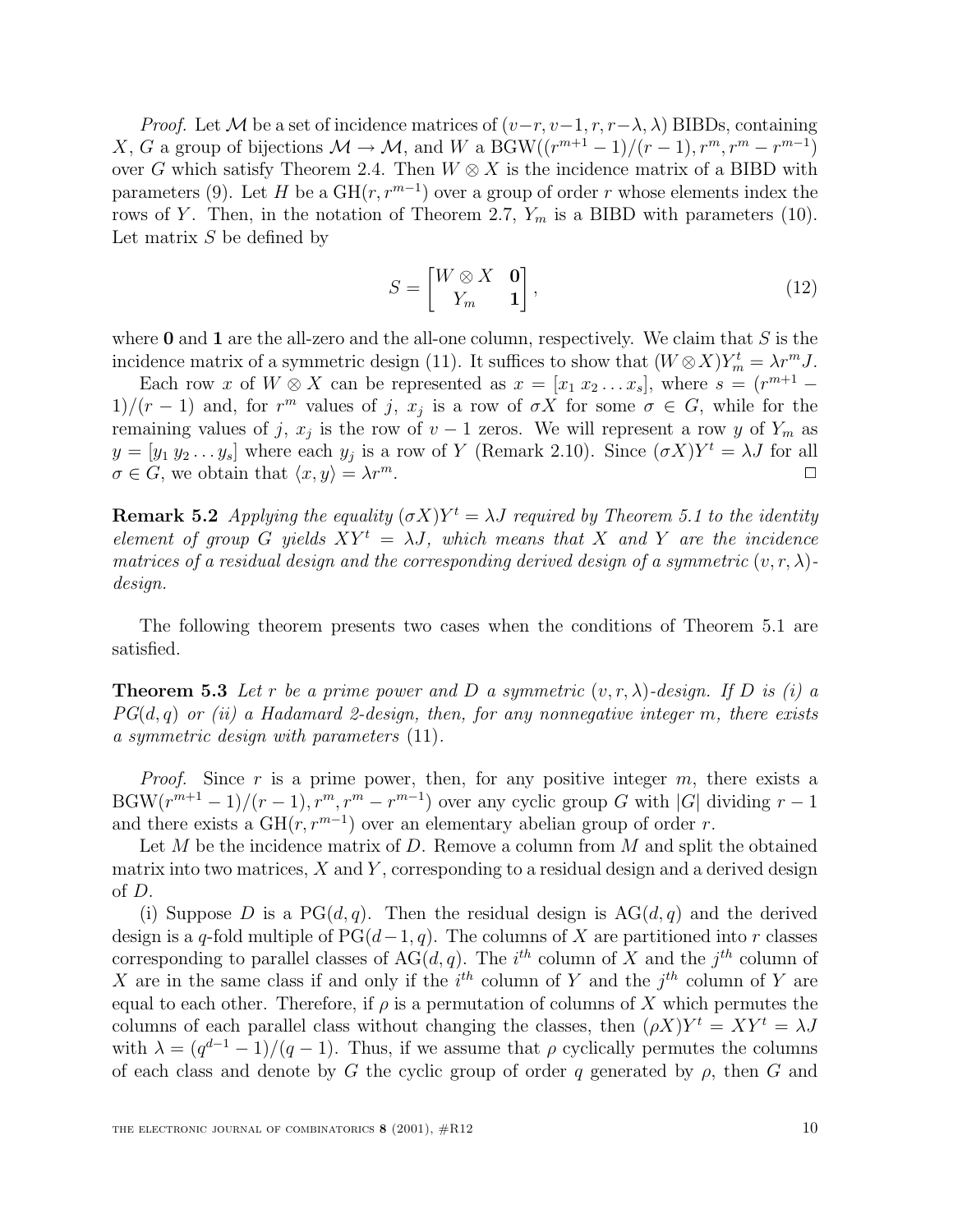$\mathcal{M} = \{\sigma X : \sigma \in G\}$  satisfy the conditions of Theorem 5.1 which yields a symmetric design with parameters  $(11)$ .

(ii) Suppose D is a symmetric  $(2r + 1, r, (r - 1)/2)$ -design (this is a Hadamard 2design and it exists for any odd prime power r). Then X is the incidence matrix of a  $(r + 1, 2r, r, (r + 1)/2, (r - 1)/2)$  BIBD, Y is the incidence matrix of a  $(r, 2r, r - 1, (r - 1)/2)$ 1)/2,  $(r-3)/2$ ) BIBD, and  $XY^t = \frac{r-1}{2}J$ . Therefore,  $(J-X)Y^t = (r-1)J - XY^t = \frac{r-1}{2}J$ . Let  $\mathcal{M} = \{X, J - X\}$  and let G be the group of order 2 generated by the transposition  $\tau$ acting on  $M$ . Then again Theorem 5.1 yields a symmetric design with parameters  $(11)$ .

For case (i), we obtain

**Corollary 5.4** Let q and  $r = (q^d-1)/(q-1)$  be prime powers. Then, for any nonnegative integer m, there exists a symmetric design with parameters

$$
\left(1 + \frac{qr(r^{m+1} - 1)}{r - 1}, r^{m+1}, \frac{r^m(r - 1)}{q}\right). \tag{13}
$$

**Remark 5.5** For  $d = 2$  and  $m > 1$ , the parameters (13) are precisely the parameters of the Rajkundlia–Mitchell family (Family 10 in the CRC Handbook [3]). For  $q = 2$  and  $m \geq 1$ , the designs (13) are contained in the Wilson–Brouwer family (Family 11 in [3]). The family with  $q = 8$ ,  $d = 3$ , and  $m \ge 1$  had been obtained by the author in [4] by a different method. With these exceptions, the parameters (13) for  $m \geq 1$  were previously undecided.

**Remark 5.6** The designs of case (ii) are precisely the designs of the Wilson–Brouwer family of symmetric designs (Family 11 in [3]) constructed by Brouwer in [2].

The smallest previously unknown design in family (13) is a symmetric (547, 169, 52) design corresponding to  $q = 3$ ,  $d = 3$ ,  $r = 13$ , and  $m = 1$ . The incidence matrix of this design is the matrix (12), where  $W = [\omega_{ij}]$  is a BGW(14, 13, 12) over  $\mathbb{Z}_3$ , X is the incidence matrix of the design  $AG(3,3)$  whose blocks are so ordered that the blocks of each parallel class correspond to consecutive columns of X,  $Y_m = Y_1 = [GH(13, 1) \otimes Y \quad 13 \times Y]$ , and Y is the incidence matrix of the 3-fold multiple of  $PG(2,3)$  whose blocks are so ordered that equal blocks correspond to consecutive columns of Y. Let  $D = (V, \mathcal{B})$  be the complementary  $(547, 378, 261)$ -design and let A be the block of D corresponding to the last column of the incidence matrix  $J-S$ . Then  $\mathcal{B}\setminus\{A\}$  is partitioned into classes  $\mathcal{C}_1, \mathcal{C}_2, \ldots, \mathcal{C}_{14}$  of cardinality 39 so that each point  $a \in V \setminus A$  is contained in 27 blocks of each class  $\mathcal{C}_i$ , i.e., the design  $D^A$  is 27-resolvable. Each class  $\mathcal{C}_i$  is in turn partitioned into subclasses  $C_{i1}, C_{i2}, \ldots, C_{i,13}$  of cardinality 3 so that, for each  $a \in V$ ,

$$
|\{B \in \mathcal{C}_{ij}: a \in \mathcal{B}\}| = \begin{cases} 0 \text{ or } 3 & \text{if } a \notin A, \\ 3 & \text{if } a \in A \text{ and } \omega_{ij} = 0, \\ 2 & \text{if } a \in A \text{ and } \omega_{ij} \neq 0. \end{cases}
$$
(14)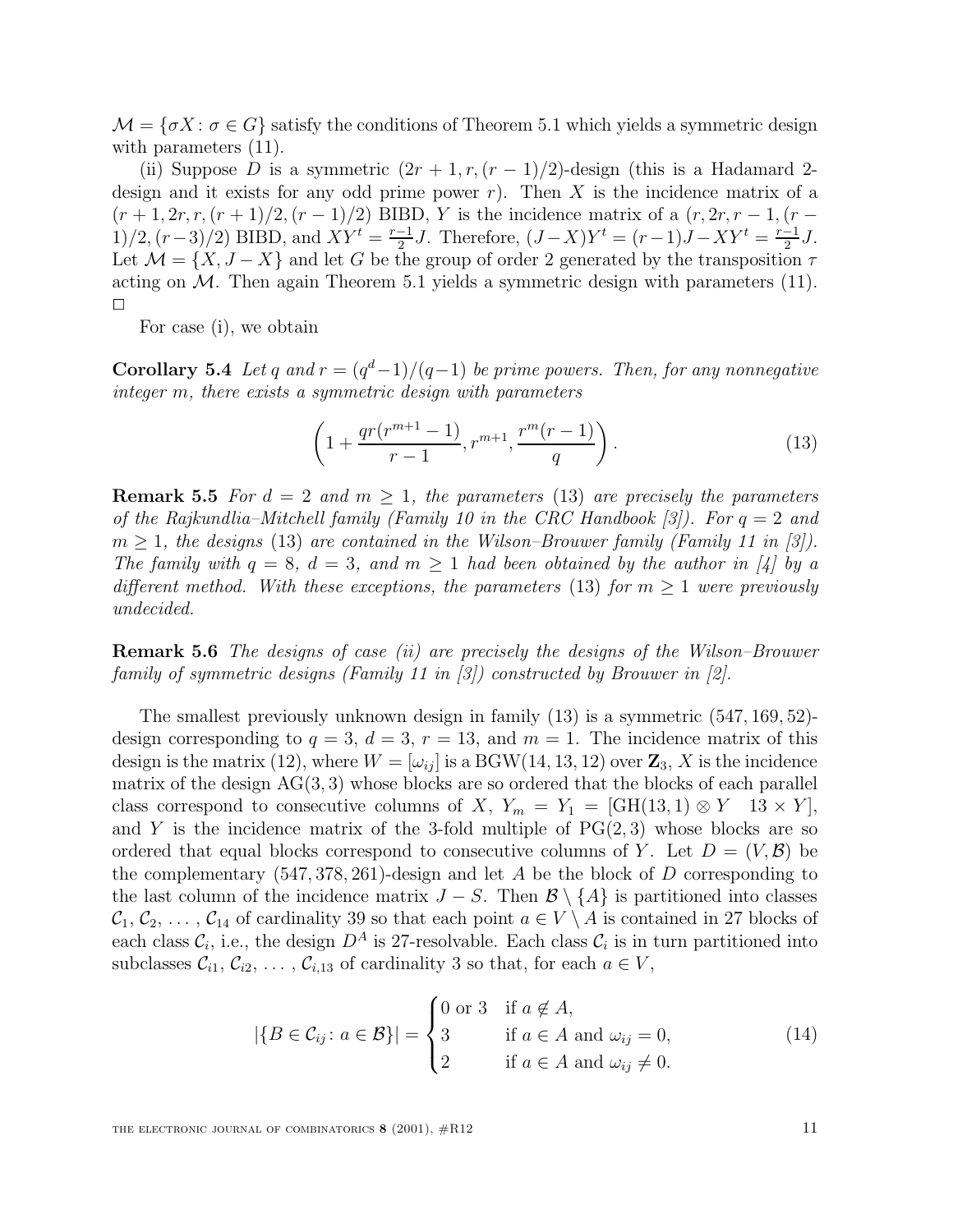The following theorem shows that a symmetric design that admits an  $\alpha$ -resolvable residual design and satisfies a condition similar to (14) and certain restrictions of arithmetical nature, starts an infinite family of symmetric designs.

**Theorem 5.7** Let  $D = (V, \mathcal{B})$  be a symmetric  $(v, r, \lambda)$ -design and let  $A \in \mathcal{B}$ . Suppose that the residual design  $D^A$  is  $\alpha$ -resolvable with resolution classes  $C_1, C_2, \ldots, C_s$ . Suppose further that each  $C_i$  admits a partition  $\{C_{i1}, C_{i2}, \ldots, C_{it}\}$  into classes of the same cardinality q so that, for each  $a \in V$ , for  $i = 1, 2, \ldots, s$ , and for  $j = 1, 2, \ldots, t$ ,

$$
|\{B \in \mathcal{B} : B \setminus A \in \mathcal{C}_{ij}, a \in B\}| = \begin{cases} 0 \text{ or } q & \text{if } a \notin A, \\ n_i(a) & \text{if } a \in A, \end{cases}
$$

where  $n_i(a)$  is an integer depending on i and a but not on j. If r is a prime power and t divides  $r - 1$ , then, for any positive integer m, there exists a symmetric design with parameters (11).

*Proof.* We assume that the blocks of D are so ordered that if  $B_1$  precedes  $B_2, B_1 \setminus A \in$  $\mathcal{C}_{ij}$ ,  $B_2 \setminus A \in \mathcal{C}_{kl}$ , then either  $i < k$  or  $i = k$  and  $j < l$ .

Let X and Y be the incidence matrices of the designs  $D^A$  and  $D_A$ , respectively. Let  $1, 2, \ldots, \nu - 1$  be the indices of consecutive columns of X and let  $\sigma$  be a permutation on the set of columns of X such that, for  $l = 1, 2, \ldots, v - 1, \sigma(l) \equiv l + q \pmod{qt}$ and l and  $\sigma(l)$  correspond to blocks from the same resolution class. In other words,  $\sigma$ permutes cyclically subclasses  $\mathcal{C}_{i1}, \mathcal{C}_{i2}, \ldots, \mathcal{C}_{it}$ , for each i, without changing the order of blocks within each subclass  $C_{ij}$ . Let G be the cyclic group generated by  $\sigma$ . Then  $|G| = t$ . We claim that  $(\sigma^m X)Y^t = XY^t$  for  $m = 0, 1, \ldots, t - 1$ .

We will represent any row x of length  $v-1$  as  $x = [x_1 \ x_2 \dots \ x_s]$ , where each  $x_i$  is a row of length  $(v-1)/s$ , and then represent each  $x_i$  as  $x_i = [x_{i1} \ x_{i2} \dots \ x_{it}],$  where each  $x_{ij}$  is a row of length q.

Let x and y be a row of X and a row of Y, respectively. Let  $a \in A$  be the point of D corresponding to y, and let x' be the row of  $\sigma^m X$  corresponding to x. We have to show that  $\langle x, y \rangle = \langle x', y \rangle$ .

Each  $x_{ij}$  as well as each  $x'_{ij}$  is the all-one or the all-zero row of length q. Since the row sum of both  $x_i$  and  $x'_i$  is equal to  $\alpha$ , the number of all-one rows  $x_{ij}$  for a fixed i as well as the number of the all-one rows  $x_{ij}'$  is equal to  $\alpha/q$ . Since the row sum of each  $y_{ij}$  is equal to  $n_i(a)/t$ , we obtain that

$$
\langle x_i, y_i \rangle = \sum_{j=1}^t \langle x_{ij}, y_{ij} \rangle = \frac{\alpha n_i(a)}{qt}
$$

and

$$
\langle x'_i, y_i \rangle = \sum_{j=1}^t \langle x'_{ij}, y_{ij} \rangle = \frac{\alpha n_i(a)}{qt}.
$$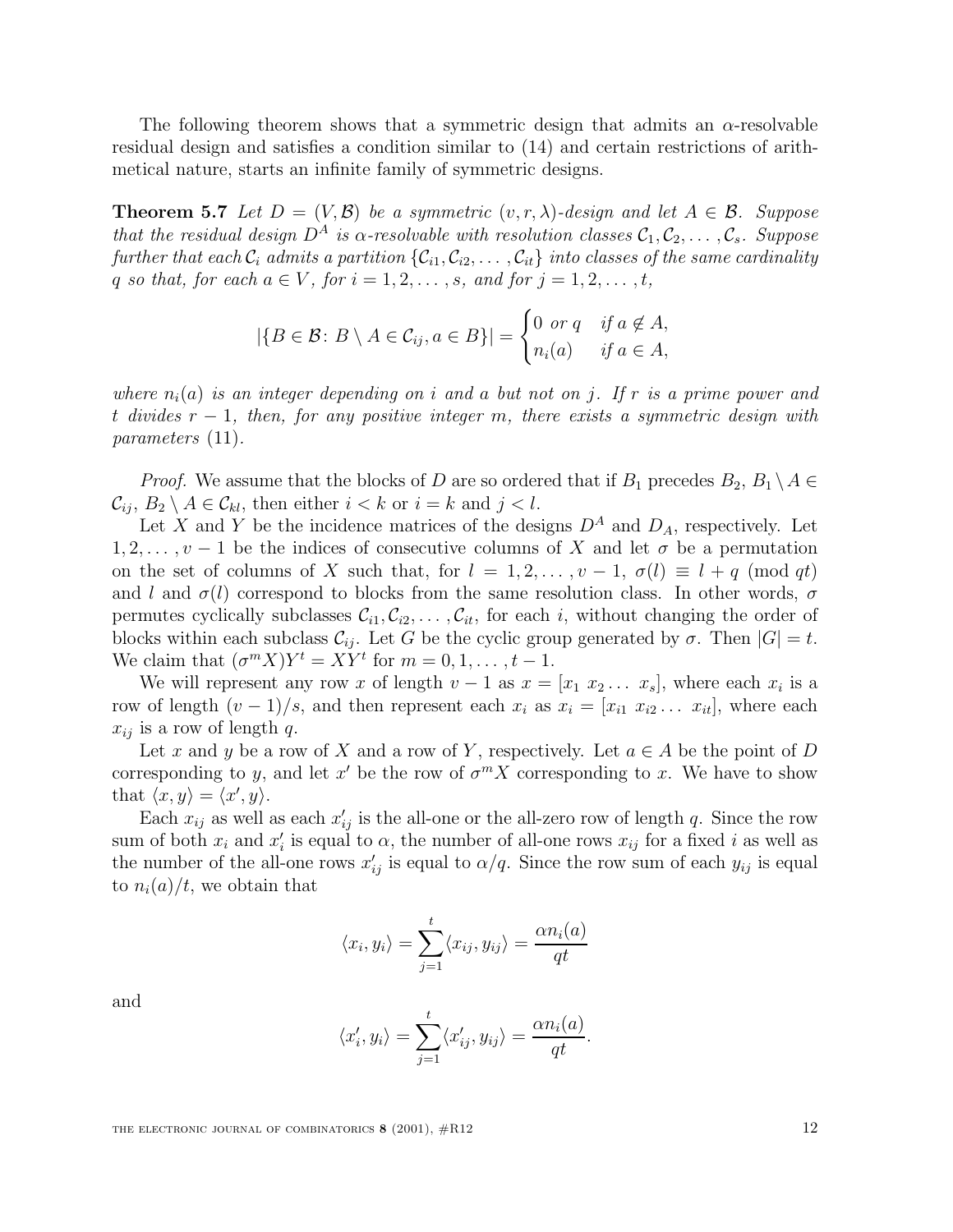This proves that  $(\sigma^m X)Y^t = XY^t$ . We also have

$$
\sum_{m=1}^{t} \sigma^m X = \frac{\alpha}{q} J.
$$

Since  $D^A$  is  $\alpha$ -resolvable, we have  $\alpha = r/s$ , which implies  $\alpha/q = (r - \lambda)t/(v - r)$ . Since r is a prime power and t divides  $r-1$ , there exists, for any m, a BGW $((r^{m+1}-1)/(r-1))$ 1),  $r^m$ ,  $r^m - r^{m-1}$  over G. Thus all the conditions of Theorem 5.1 are satisfied and we obtain a family of symmetric designs with parameters  $(11)$ .

Let  $D$  be the complement of the symmetric design obtained in Corollary 5.4. Then  $D$ is a symmetric  $(v, k, \lambda)$ -design with  $v = 1 + qr(r^{m+1}-1)/(r-1), k = q^d(r^{m+1}-1)/(r-1),$ and  $\lambda = qr(q^{d-1}r^m - 1)/(r - 1)$ , where q and  $r = (q^d - 1)/(q - 1)$  are prime powers. If A is the block corresponding to the last column of the incidence matrix  $J - S$ , where S is the matrix (12), then the residual design  $D^A$  is  $q^d$ -resolvable. If each resolution class is divided into  $t = r$  subclasses, each formed by q blocks corresponding to consecutive columns of the incidence matrix, then all the structural conditions of Theorem 5.7 are satisfied. Since  $k \equiv q^d \pmod{t}$ , t divides  $k-1$ . Therefore, we obtain

**Theorem 5.8** Let d and e be positive integers. If q,  $p = (q^d - 1)/(q - 1)$ , and  $r =$  $q^d(p^{e+1}-1)/(p-1)$  are prime powers, then, for any nonnegative integer m, there exists a symmetric design with parameters (11), where  $v = 1 + qp(p^{e+1} - 1)/(p - 1)$  and  $\lambda =$  $qp(q^{d-1}p^e-1)/(p-1).$ 

**Remark 5.9** The only realization of the conditions of Theorem 5.8 that we are aware of is  $q = 2$ ,  $p = 2<sup>d</sup> - 1$  is a Mersenne prime, and  $e = 1$ , so  $r = 2<sup>2d</sup>$ . The designs that the theorem yields in this case were constructed by the author in  $[4]$ .

# **6 Cyclic designs**

In this section, we will describe another approach to satisfying the conditions of Theorem 5.1 and thus obtaining an infinite family of symmetric designs. Though we do not have an example when this approach leads to new symmetric designs, we hope that such examples can be found.

**Definition 6.1** Let  $D = (V, \mathcal{B})$  be a BIBD. A bijection  $\sigma: V \to V$  is called an automorphism of D if  $\sigma(B) \in \mathcal{B}$  for all  $B \in \mathcal{B}$ . A group G of automorphisms of D is called regular if it acts transitively and faithfully on points, i.e., for any  $x, y \in V$ , there is a unique  $\sigma \in G$  such that  $\sigma(x) = y$ . If a BIBD has a regular cyclic group of automorphisms, it is called cyclic.

**Remark 6.2** The order of a regular automorphism group of a  $(v, b, r, k, \lambda)$  BIBD is v.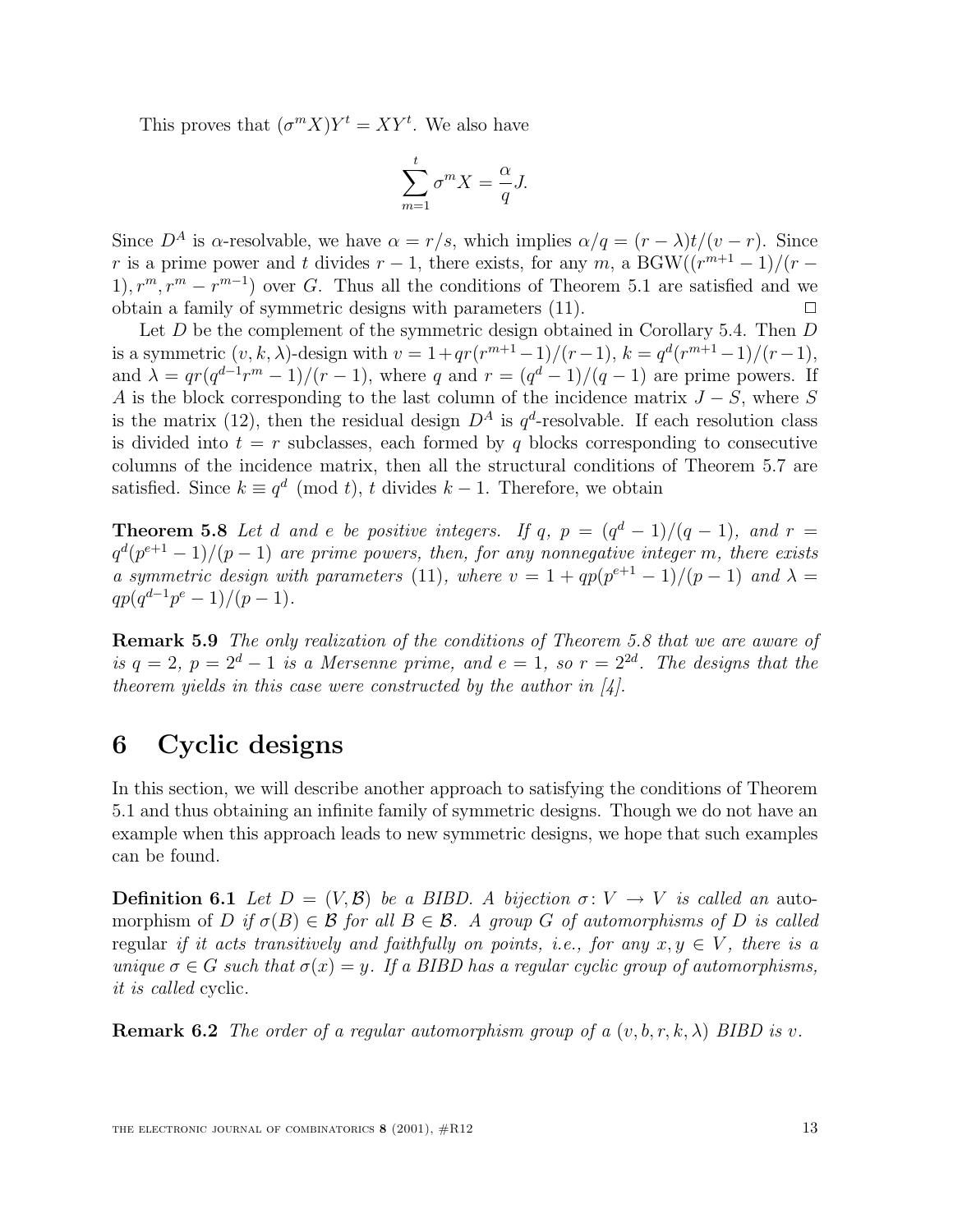**Remark 6.3** It is immediate that the complement of a cyclic BIBD is cyclic and multiples of a cyclic BIBD are cyclic. A classical example of a cyclic design is a symmetric design generated by a cyclic difference set. Thus, for any prime power q and any positive integer d, there exists a cyclic  $PG(d, q)$ . An extensive list of cyclic BIBDs can be found in the section on difference families in [3].

**Theorem 6.4** Let D be a symmetric  $(v, r, \lambda)$ -design with r a prime power and  $v - r$ dividing  $r - 1$ . If D has a cyclic residual design, then, for any positive integer m, there exists a symmetric design with parameters (11).

*Proof.* Let  $D^A$  be a residual design of D having a cyclic regular automorphism group G and let X and Y be the incidence matrices of  $D^A$  and  $D_A$ , respectively, corresponding to the same order of blocks. Since r is a prime power and  $|G| = v - r$  divides  $r - 1$ , there exists a BGW with parameters (2) over G. For each  $\sigma \in G$ ,  $\sigma X$  can be obtained from X by a permutation of rows. Since each row of  $\sigma X$  is a row of X, we have  $(\sigma X)Y^t = \lambda J$  for all  $\sigma \in G$ , and we apply Theorem 5.1.

**Remark 6.5** If D is the complement of  $PG(d, q)$  with  $d \geq 2$ , then any residual design  $D^A$  is a q-fold multiple of the complement of  $PG(d-1, q)$ . Therefore, D can be selected so that the conditions of Theorem 6.4 are satisfied. The design that Theorem 6.4 yields in this case is the complement of  $PG((m+1)d, q)$ .

## **References**

- [1] T. Beth, D. Jungnickel, and H. Lenz, Design Theory, Second Edition, Cambridge Univ. Press, Cambridge, UK (1999).
- [2] A. E. Brouwer, An infinite series of symmetric designs, Math. Centrum Amsterdam Report, ZW 136/80 (1983).
- [3] C.J. Colbourn and J.H. Dinitz (eds.), The CRC Handbook of Combinatorial Designs, CRC Press (1996).
- [4] Y.J. Ionin, Symmetric subdesigns of symmetric designs, J. Combin. Math. and Combin. Computing, Vol. 29 (1999), pp. 65–78.
- [5] Y.J. Ionin, A technique for constructing symmetric designs, Designs, Codes and Cryptography, Vol. 14, No. 2 (1998), pp. 147–158.
- [6] Y.J. Ionin, New symmetric designs from regular Hadamard matrices, The Electronic Journal of Combinatorics, Vol. 5, No.1 (1998), R1.
- [7] Y.J. Ionin, Building symmetric designs with building sets, Designs, Codes and Cryp*tography*, Vol. 17, No.  $1/2/3$  (1999), pp. 159–176.